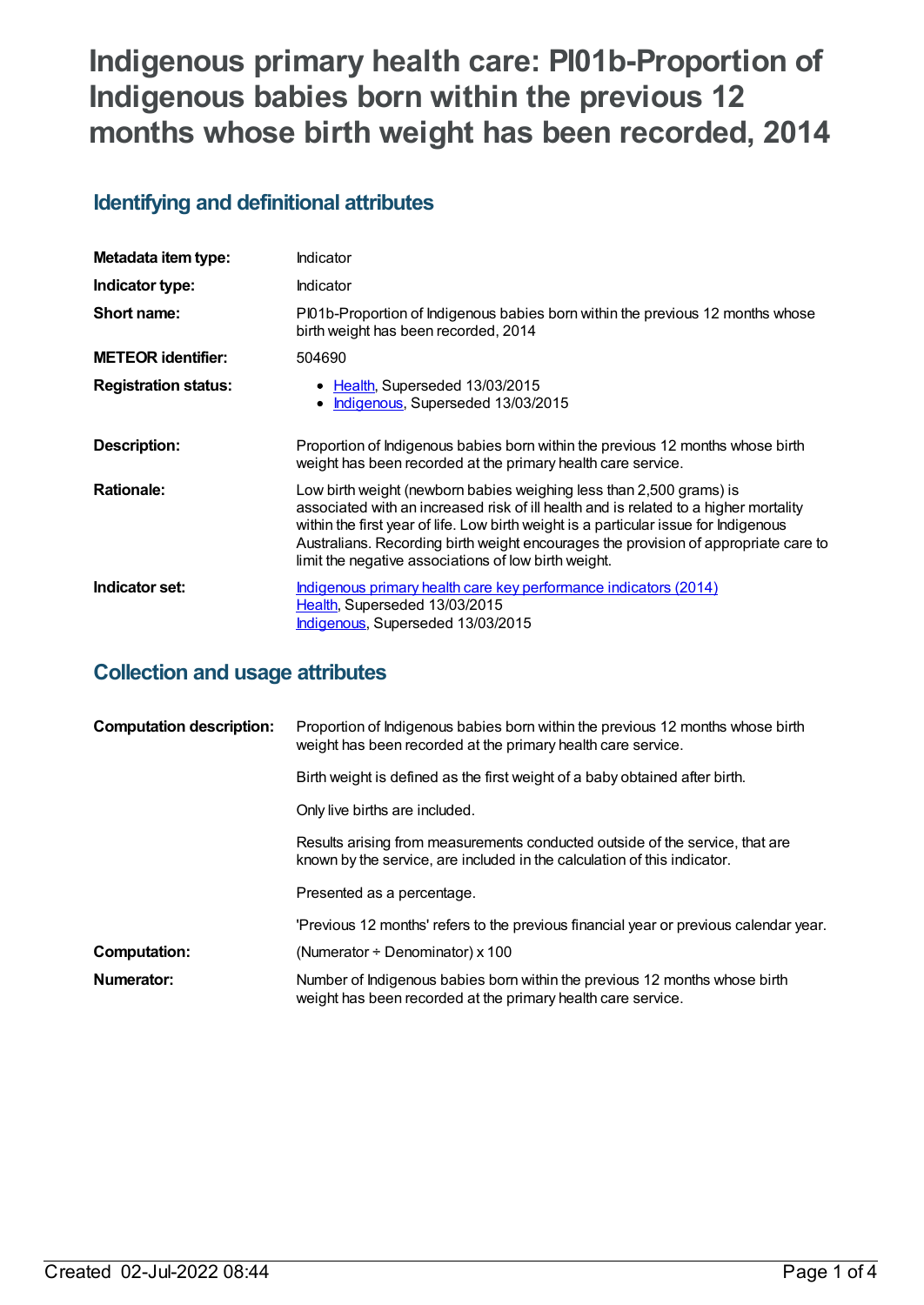[Birth—birth](https://meteor.aihw.gov.au/content/269949) status, code N

**Data Source**

[Indigenous](https://meteor.aihw.gov.au/content/430643) primary health care data collection

**NMDS / DSS**

[Indigenous](https://meteor.aihw.gov.au/content/504325) primary health care DSS 2014-15

**Guide for use**

Only live births are included.

### **Data Element / Data Set**

[Person—Indigenous](https://meteor.aihw.gov.au/content/291036) status, code N

**Data Source**

[Indigenous](https://meteor.aihw.gov.au/content/430643) primary health care data collection

**NMDS / DSS**

[Indigenous](https://meteor.aihw.gov.au/content/504325) primary health care DSS 2014-15

**Guide for use**

The baby is considered Indigenous if one or both parents identify as Indigenous.

### **Data Element / Data Set**

[Person—birth](https://meteor.aihw.gov.au/content/441701) weight recorded indicator, yes/no code N

**Data Source**

[Indigenous](https://meteor.aihw.gov.au/content/430643) primary health care data collection

**NMDS / DSS**

[Indigenous](https://meteor.aihw.gov.au/content/504325) primary health care DSS 2014-15

**Denominator:** Total number of Indigenous babies born within the previous 12 months who had a medical record at the primary health care service.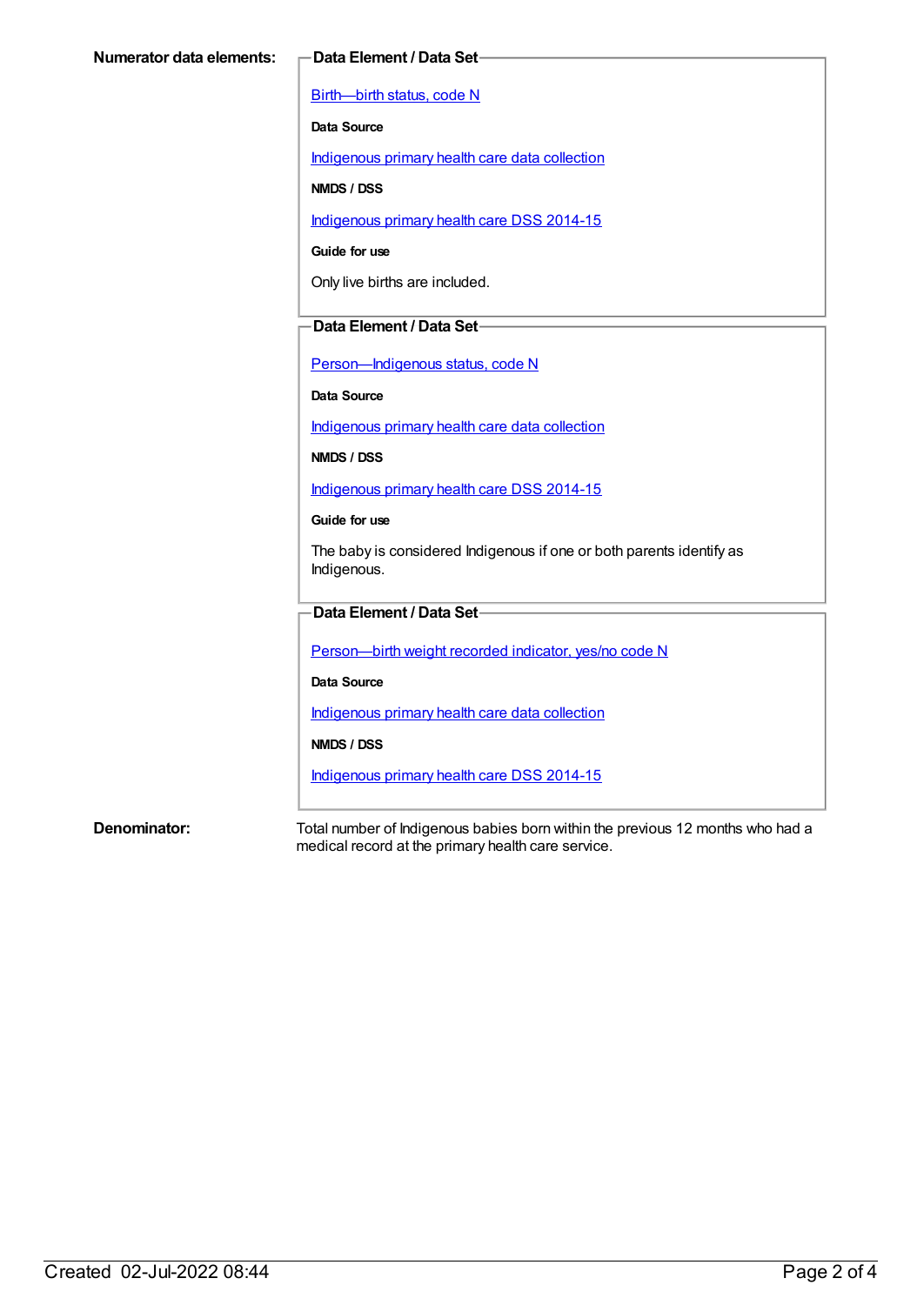| Denominator data<br>elements: | Data Element / Data Set-                                                            |
|-------------------------------|-------------------------------------------------------------------------------------|
|                               | Birth-birth status, code N                                                          |
|                               | Data Source                                                                         |
|                               | Indigenous primary health care data collection                                      |
|                               | NMDS / DSS                                                                          |
|                               | Indigenous primary health care DSS 2014-15                                          |
|                               | Guide for use                                                                       |
|                               | Only live births are included.                                                      |
|                               | Data Element / Data Set-                                                            |
|                               |                                                                                     |
|                               | Person-Indigenous status, code N                                                    |
|                               | Data Source                                                                         |
|                               | Indigenous primary health care data collection                                      |
|                               | NMDS / DSS                                                                          |
|                               | Indigenous primary health care DSS 2014-15                                          |
|                               | Guide for use                                                                       |
|                               | The baby is considered Indigenous if one or both parents identify as<br>Indigenous. |

## **Representational attributes**

| <b>Representation class:</b> | Percentage |
|------------------------------|------------|
| Data type:                   | Real       |
| Unit of measure:             | Person     |

**Indicator conceptual framework**

| <b>Framework and</b> | <b>Health Conditions</b> |
|----------------------|--------------------------|
| dimensions:          |                          |

### **Data source attributes**

### **Data sources: Data Source**

[Indigenous](https://meteor.aihw.gov.au/content/430643) primary health care data collection

**Frequency**

6 monthly

**Data custodian**

Australian Institute of Health and Welfare.

### **Source and reference attributes**

**Submitting organisation:** Australian Institute of Health and Welfare

Department of Health